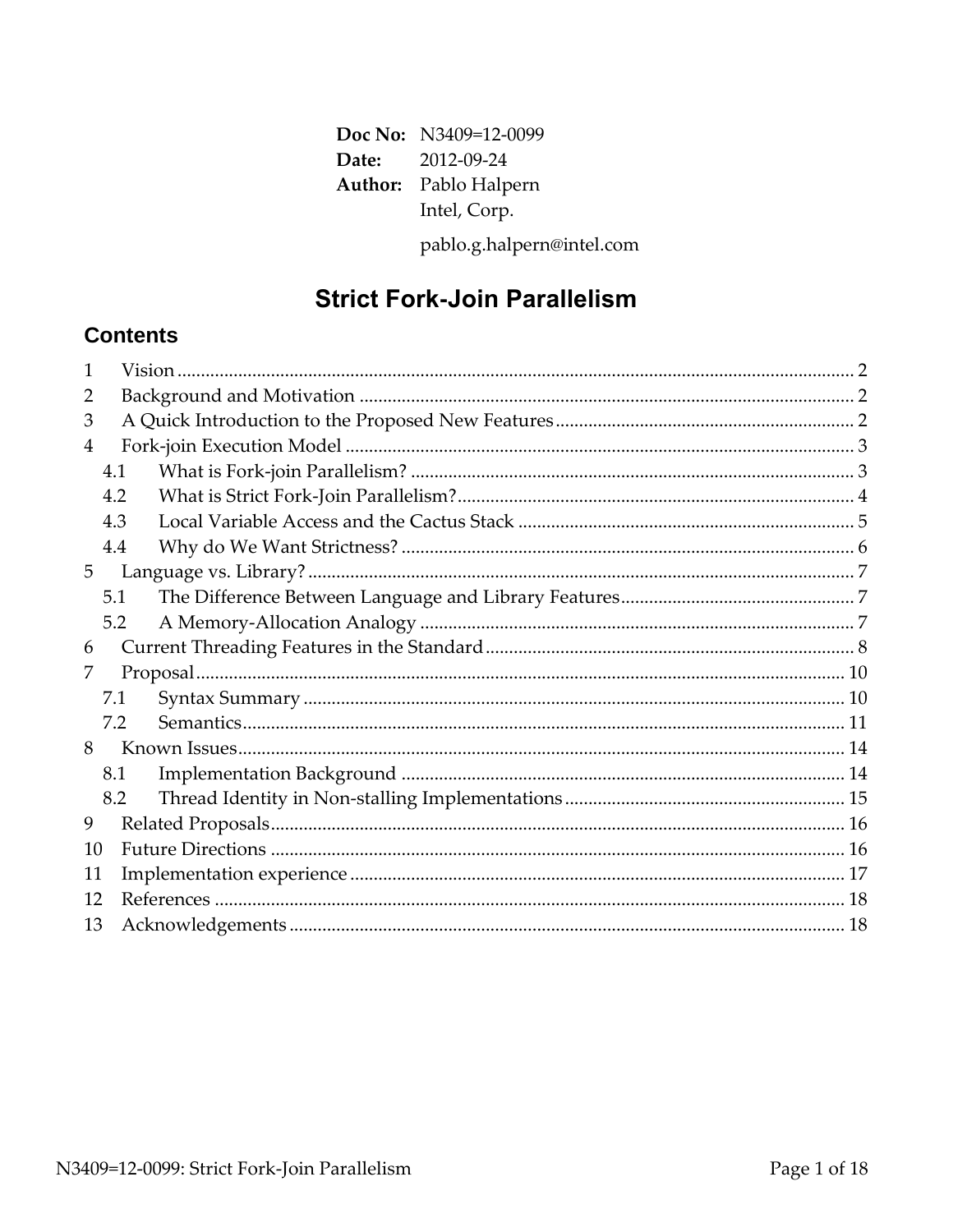# **1 Vision**

Parallel C++ programming should be a seamless extension of serial C++ programming.

# **2 Background and Motivation**

At the C++ Standards meeting in February, 2012 in Kona, I presented [N3361,](http://www.open-std.org/JTC1/SC22/WG21/docs/papers/2012/n3361.pdf) *C++ Language Constructs for Parallel Programming*, which argued that C++ needs parallel programming constructs. To summarize briefly, the presentation described the growth of multicore (task parallel) and vector (data parallel) hardware and the need to support programming this new hardware cleanly, portably, and efficiently in C++. The Evolution Working Group (EWG) in Kona agreed that parallelism is an important thing to support and created a study group to research it further. The study group met in Bellevue, OR in May, 2012. There appeared to be enthusiasm for targeting some level of parallelism support for the next standard (also known as *C++1y*, tentatively targeted for 2017).

In this paper, I will propose new language constructs to address the central aspects of task parallelism. This paper addresses the language vs. library decision and why the proposal herein uses language extensions rather than relying on a library interface. Although this paper offers many specifics describing the semantics of the proposed constructs, it does not yet attempt to present formal wording for WP changes. Those details will be forthcoming if and when the committee agrees with the direction of this proposal. The keywords used in the syntax examples are the keywords supported by the Intel® Cilk™ Plus compiler and are intended as a straw-man proposal; actual keyword names, attributes, and/or operators can be determined later, when discussion has progressed to the point that a bicycle-shed discussion is in order.

This paper does not directly address constructs for SIMD (vector) loops and parallel loops which are proposed separately in  $N3418$ . In addition, thread-safe containers, which are very useful in parallel programming, are being proposed in [N3425.](http://www.open-std.org/JTC1/SC22/WG21/docs/papers/2012/n3425.pdf) Future proposals may include library components, including additional task-parallel constructs.

# **3 A Quick Introduction to the Proposed New Features**

The following example shows a parallel tree walk in which a computation  $f(t)$  is performed on the value of each node in a binary tree, yielding an integer metric. The results of the computation are summed over the entire tree: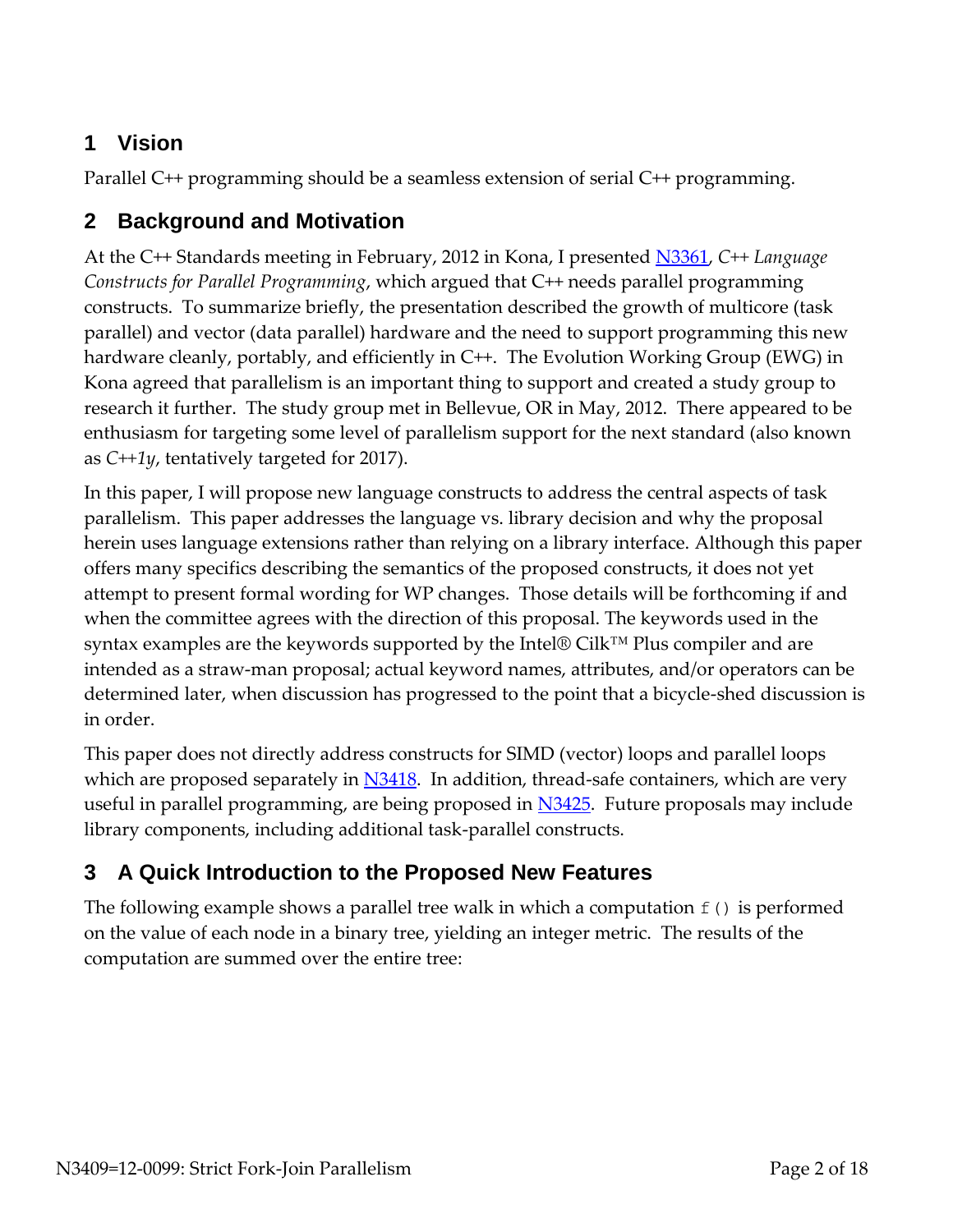```
int tree_walk(node *n)
{
   int a = 0, b = 0;
    if (n->left)
       a = cilk spawn tree walk(n->left);
    if (n->right)
      b = cilk spawn tree walk(n->right);
   int c = f(n->value);
    cilk_sync;
   return a + b + c;
}
```
This example uses the Intel® Cilk<sup>™</sup> Plus keywords, cilk spawn and cilk sync, because they have the same semantics as are being proposed in this paper. Discussion on the names of keywords (or attributes) for the C++ standard is left to a future time.

In the example, the presence of  $c$ ilk spawn indicates to the compiler that execution can proceed asynchronously to the next statement, without waiting for the recursive tree walk calls to complete. A  $\text{crit }$  spawn defines a *task* – a piece of work that is permitted (but not required) to execute asynchronously with respect to the caller and with respect to other spawned tasks.

When the results of the spawned functions are needed, we issue a  $\text{crit }$  sync to indicate that the next statement cannot be executed until all  $c$ ilk spawn expressions within this function complete. In the absence of an explicit  $\text{crit }$  sync, one is inserted automatically at the end of the function.

Assuming that the  $\text{tree}$  walk function is deterministic (i.e., no determinacy races are introduced by  $f(t)$ , the meaning of the program would be unchanged if we remove the Cilk keywords. Such a program with the Cilk keywords removed is called the *serialization* of the parallel program. The ability of a programmer to easily grasp the serialization of a program is one of the core strengths of this approach. The importance of this benefit should not be underestimated – our parallelization strategy should not change C++ so that it no longer looks like C++.

I will return to the details of syntax and semantics of cilk spawn and cilk sync later in the paper.

# **4 Fork-join Execution Model**

### **4.1 What is Fork-join Parallelism?**

The term *fork-join parallelism* refers to a method of specifying parallel execution of a program whereby the program flow diverges (forks) into two or more flows that can be executed concurrently and which come back together (join) into a single flow when all of the parallel work is complete. I'll use the term *strand* to describe a serially-executed sequence of instructions that does not contain a fork point or join point. At a fork point, one strand (the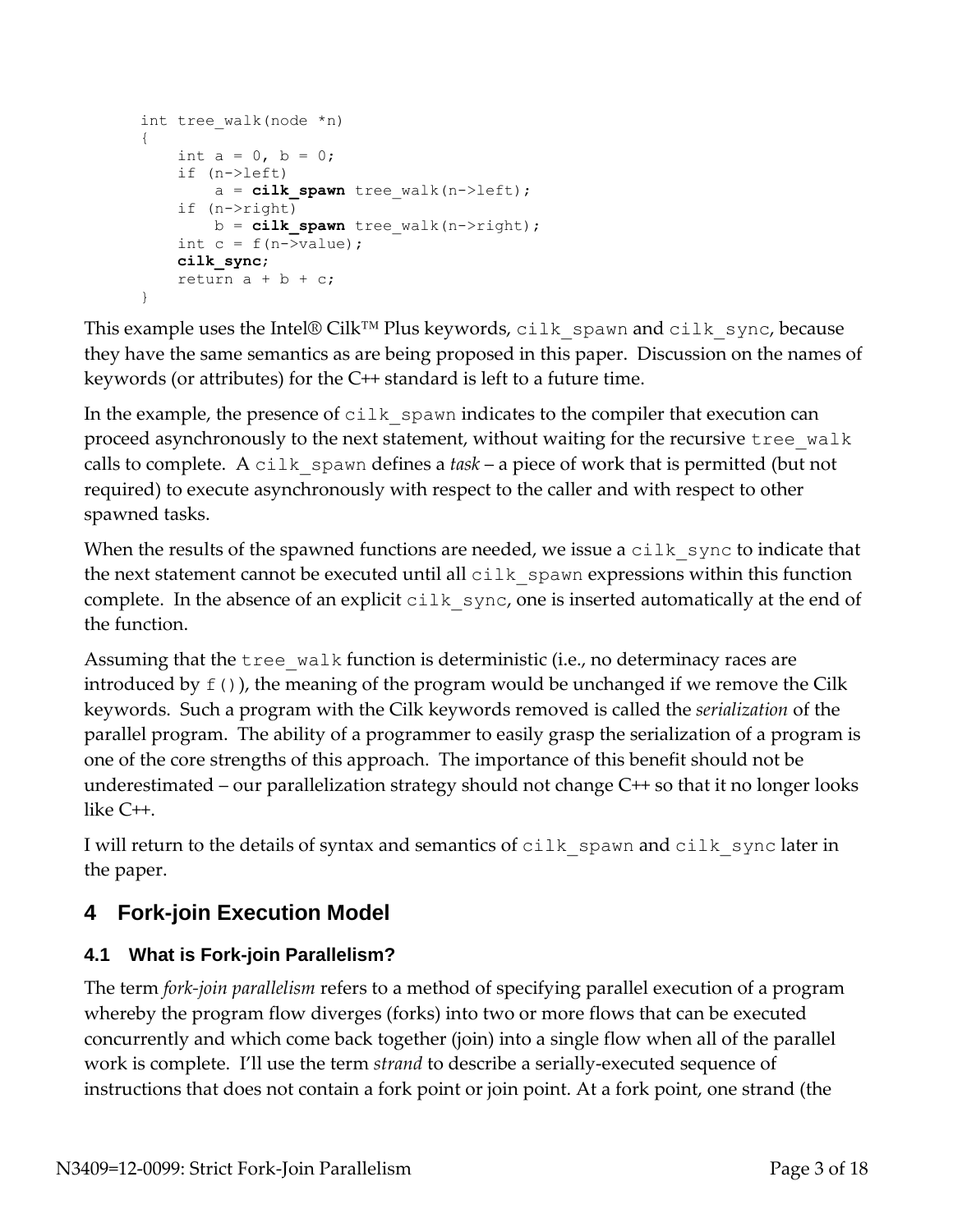initial strand) ends and two strands (the new strands) begin. The initial strand runs in series with each of the new strands but the new strands may (but are not required to, a fact essential for a scalable implementation) run in parallel with each other. At a join point, one or more strands (the initial strands) end and one strand (the new strand) begins. The initial strands may run in parallel with one another but each of the initial strands runs in series with the new strand.

The strands in an execution of a program form a directed acyclic graph (DAG) in which fork points and join points comprise the vertices and the strands comprise the directed edges, with time defining the direction of each edge.<sup>1</sup> Figure 1 illustrates such a DAG:



*Figure 1 – A fork-join DAG*

#### **4.2 What is Strict Fork-Join Parallelism?**

The property of *strictness* that is of interest for this paper is that each function has exactly one incoming strand and one outgoing strand because asynchronous function calls created by cilk spawn operations, like other function calls, strictly nest within each other. Figure 2 shows each cilk spawn creating an asynchronous function call nested within the calling function (also called the *parent function*).

 $\overline{a}$ 

<sup>1</sup> In an alternative DAG representation, sometimes seen in the literature, the strands comprise the vertices and the dependencies between the strands comprise the edges.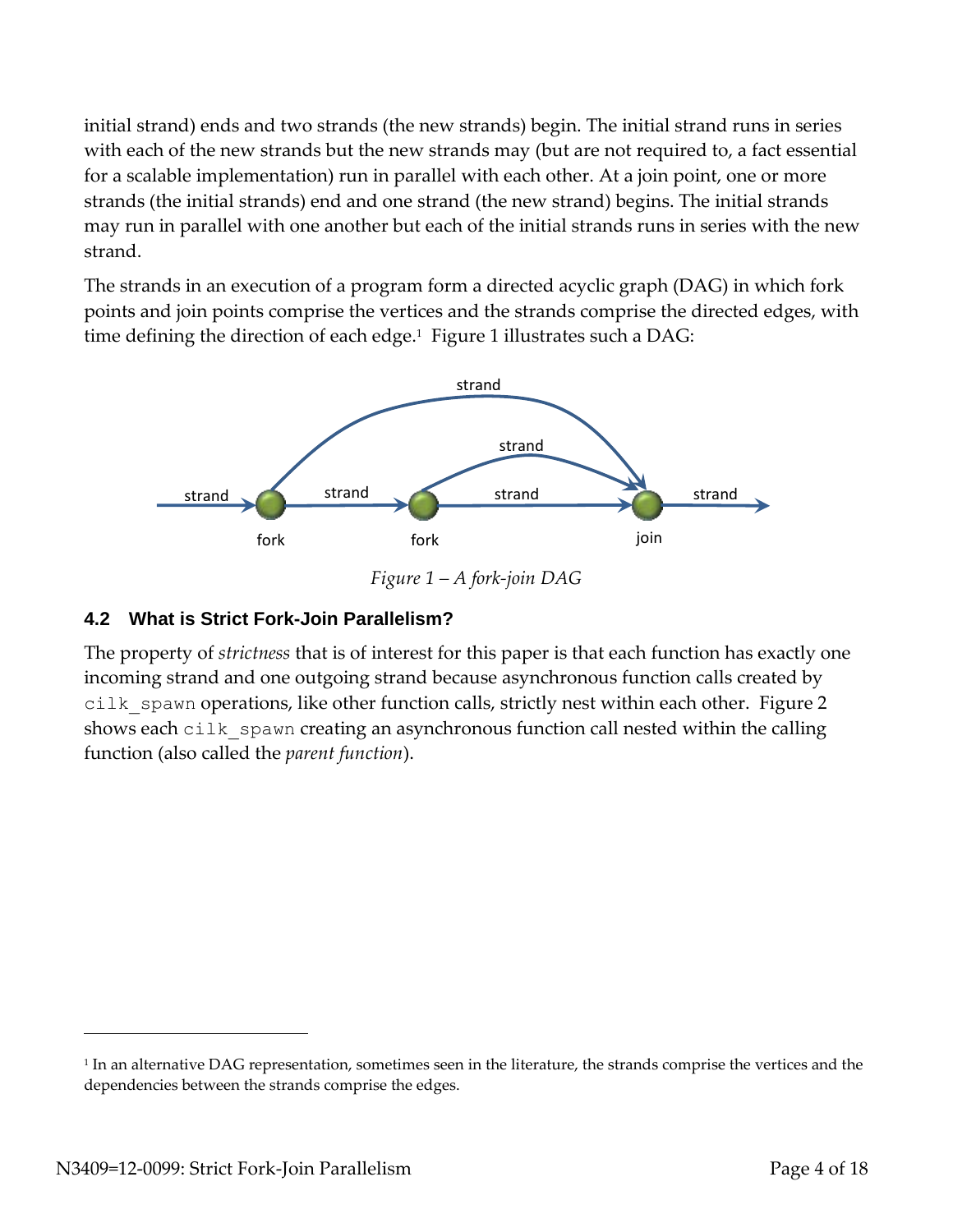

*Figure 2 – Strict function-call nesting*

A strict fork-join execution model has the following properties:

- A task can fork off one or more child tasks, each of which may execute in parallel with each other and with the parent task.
- A task can join (wait for) its children to complete. A task cannot wait for another task that is not its child. (The latter property is called *fully strict* in the Cilk literature.)
- A task cannot complete until all of its children complete.

The execution DAG is always a series-parallel DAG.

### **4.3 Local Variable Access and the Cactus Stack**

The strict fork-join constructs proposed in this paper maintain the flavor of C++ execution by making access to local variables in parallel code as similar as possible to the serial case:

- Function-scope variables within the parent function can be accessed (by pointer or reference) from within the child function just as if it were called serially, since the parent is guaranteed to have a valid stack frame if the child is active.
- If a parent function spawns more than one child, these *sibling* function calls each have their own separate stack frames but share the rest of the stack with each other. Again, this mimics the behavior of a serial program.

The technology that makes this possible is called a *cactus stack*. When a child function "looks up" towards main(), the stack looks like a normal, linear stack, i.e., the child's local variables, it's parent's local variables, and its parent's parent's local variables are all live. Conversely, "looking down" from main() towards the currently-executing functions, one would see the stack diverging into different branches (like a tree or a cactus), with a leaf branch for each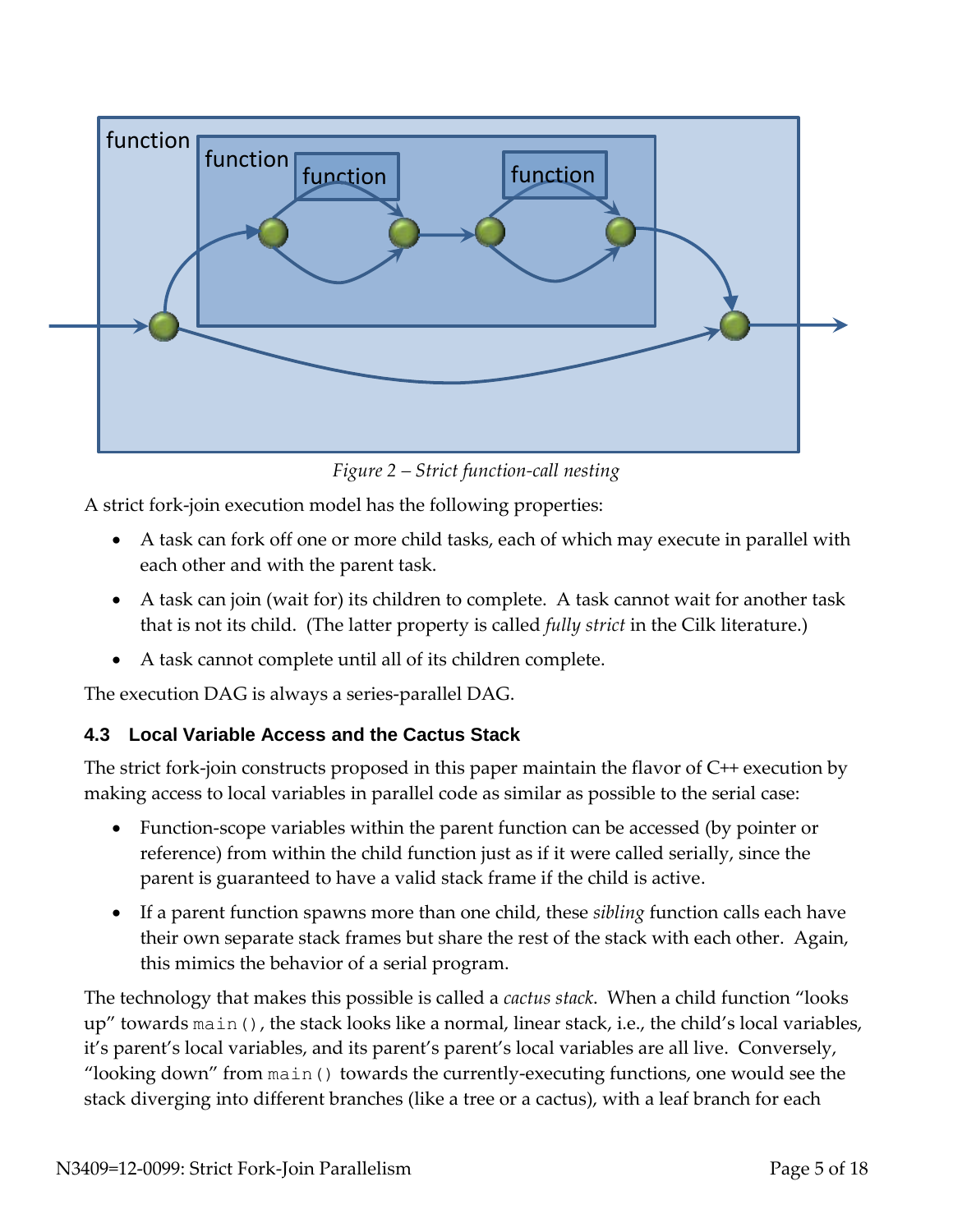function executing in parallel. Because of the tree structure of a cactus stack, it cannot occupy contiguous memory like a linear stack does (see implementation experience, below).

### **4.4 Why do We Want Strictness?**

In general, parallel programming is hard. The job becomes easier when we avail ourselves of constructs that facilitate reasoning about the program. The benefits of strictness can be compared to that of using local variables and argument passing instead of global variables: decisions can be localized and individual parts of a program can be reasoned about without needing to understand the entire program at once. Thus, strict fork-join parallelism should be a critical tool in our parallelism strategy.

Note that **I am not proposing that strict fork-join parallelism be the only form of parallelism in C++**. Other forms of parallelism can and should be available for those situations where strict fork-join parallelism is not sufficient, just as global variables and heap-allocated objects exist for those situations where local variables are not sufficient. Both strict and less strict constructs are needed.

However, the use of strict fork-join parallelism yields the following benefits over lessstructured approaches to parallelism:

- **Serial semantics**: Every program can be executed serially. A serial execution is always a legal interpretation of the parallel program. Execution on one processor exactly matches the (serial) execution of the serialization.
- **Composable**: Parallel computations can be nested arbitrarily without taxing system resources.
- **Modular**: Parallelism is encapsulated within functions so a caller does not need to know whether a function executes in parallel. Asynchronous tasks do not accidentally "leak" from functions, causing data races and other problems. Note that task leaks are usually worse than memory leaks because even a single rogue task can crash your program.
- **Faithful extension of serial C++:** This approach requires minimum reordering of control flow. The cactus stack eliminates the need create "packaged tasks".
- **Well-behaved exceptions:** An exception thrown from an asynchronous task will be caught at in the same place as it would be in the serialization of the program.
- **Powerful analysis tools:** The mathematical qualities of strict fork-join parallelism allow analysis tools to work within reasonable memory bounds. Local parallelism results in localized analysis.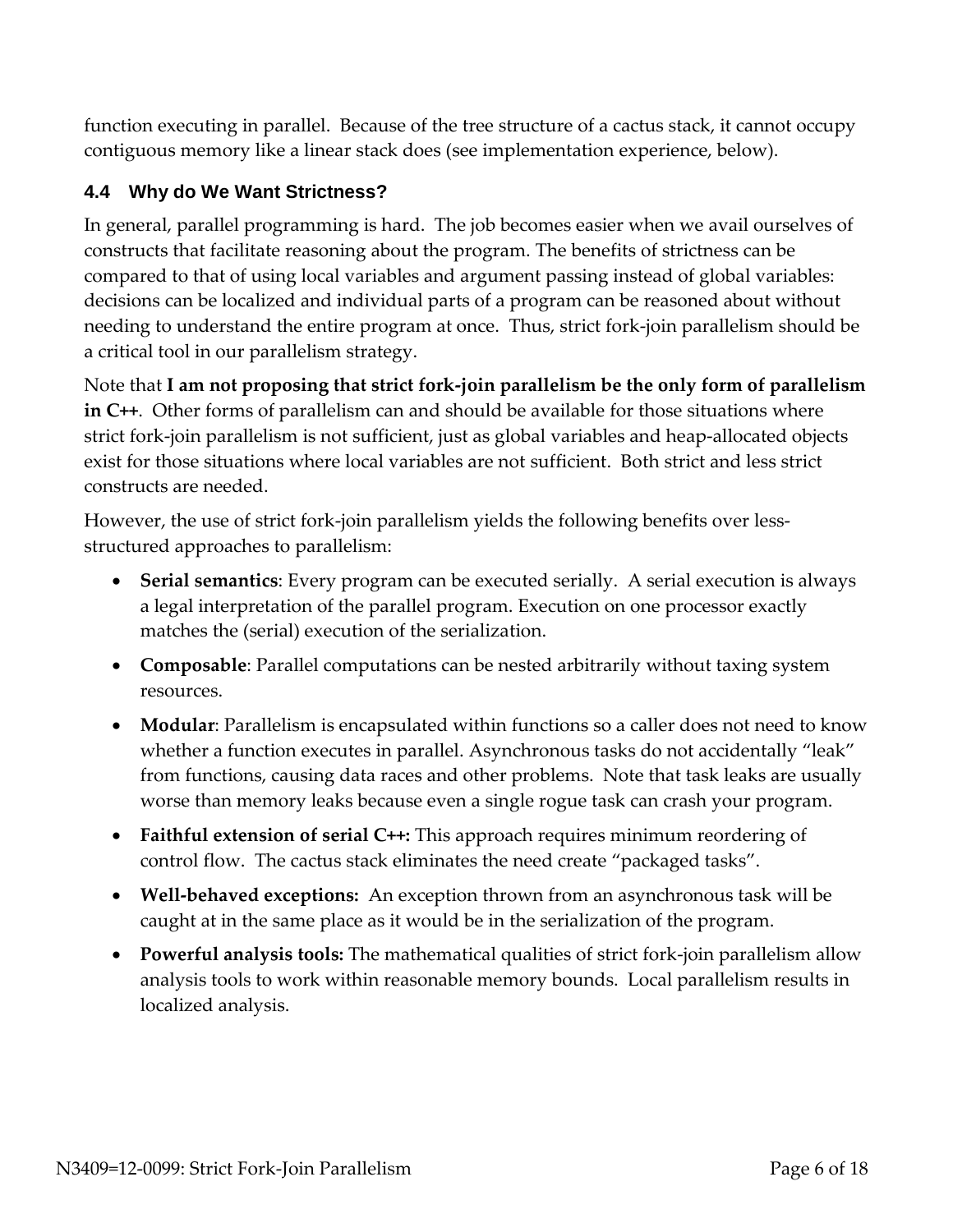## **5 Language vs. Library?**

When the idea of adding parallelism to C<sup>++</sup> was introduced, one of the first questions to be raised was whether it should be specified as a core language extension or purely as a new library. I assert that the correct answer is to do some of both. While pure library constructs for parallelism do exist ( $TBB$  is a good example), the most essential constructs should be built into the language. Conversely, other more flexible and powerful constructs can and should be implemented in a library. This proposal addresses only language support for strict fork-join parallelism. Other forms of parallelism, including pipelines, graphs, and coordination constructs can be productively specified as libraries features beyond the scope of this proposal.

### **5.1 The Difference Between Language and Library Features**

Maximally useful fork-join parallelism constructs can take advantage of the compiler's understanding of types, variables, blocks, function boundaries, variable scope, control flow, etc.. The C++ language gives library authors the tools necessary to express user-defined abstract data types and user-defined functions, but (unfortunately) not user-defined control constructs. Libraries need objects to communicate context between parts of a control construct (e.g., between a fork and its corresponding join). Although lambdas help, they don't handle everything, and they can make code hard to read. For example: a serial for loop could be implemented as a library function, but communicating the loop control variable to the lambda that implements the loop body requires an explicit, non-obvious syntax. It is intriguing to consider language extensions that would allow for control-construct libraries, but that is not the task at hand<sup>2</sup>.

Finally, the most efficient implementations of strict fork-join parallelism will need to take advantage of compiler support. It is possible to describe the feature using library syntax but implement it in the compiler, but then we would end up with the worst of both worlds: the implementation headaches of a language feature and the clumsy syntax of libraryimplemented control constructs.

### **5.2 A Memory-Allocation Analogy**

In C++, we benefit from having core language constructs for defining automatic (local) variables with limited scope and separate library facilities for allocating longer-lived objects on the heap. As with automatic vs. heap objects, we would also benefit from having language-

 $\overline{a}$ 

<sup>2</sup> It is not reasonable to propose and ratify new language features that permit specification of user-defined control constructs *and* a parallelism library that depends on those new features, all within the C++1y time frame. The EWG has already agreed on the importance of adding parallelism but has not considered any proposals for adding features for user-defined control constructs.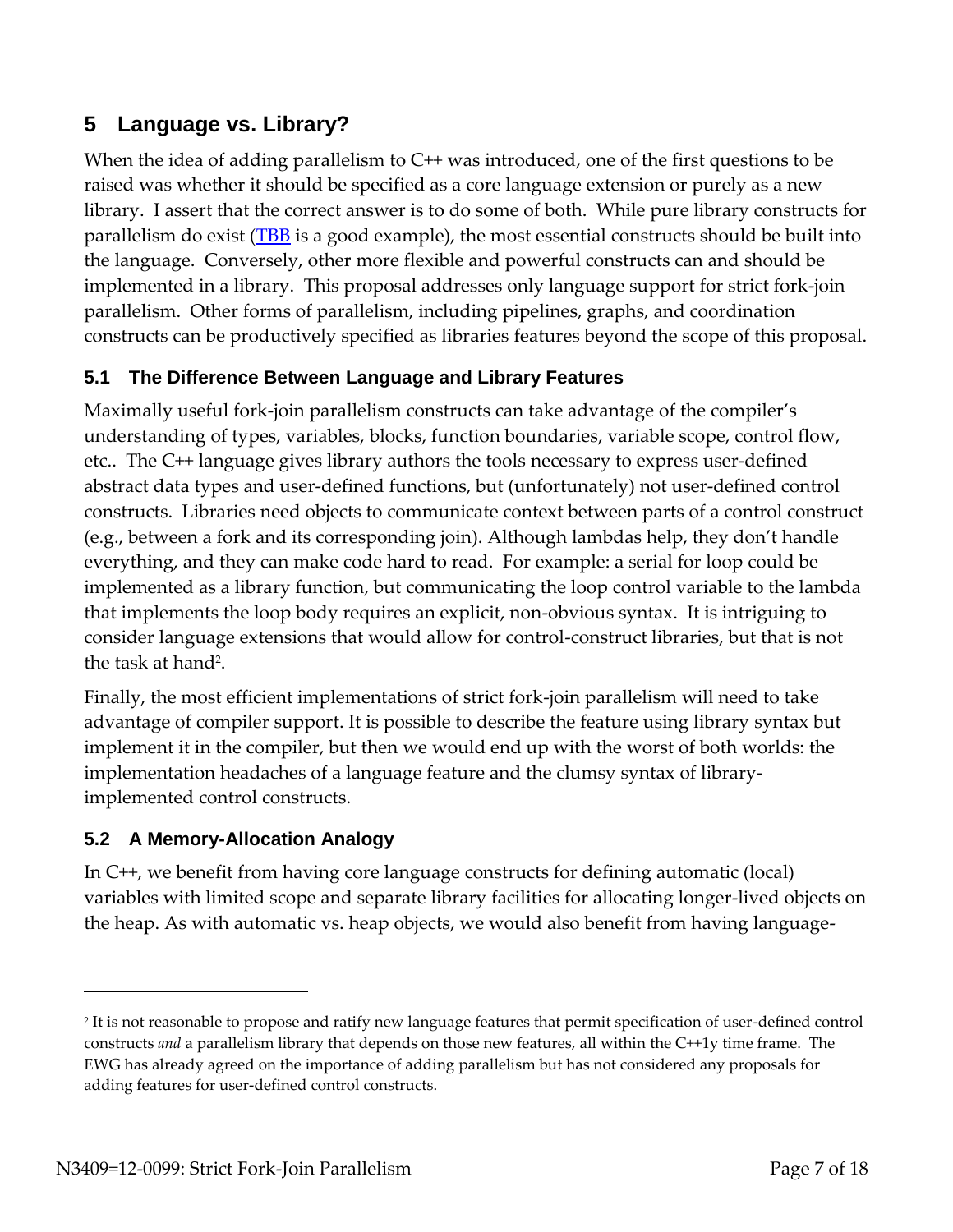based mechanism for highly-structured parallelism, and separate library-based facilities with less-structured semantics.

In the case of automatic object creation and destruction, the allocation of space, call to the constructor, call to the destructor, and deallocation of space is completely described by language constructs and is handled by the compiler. Conversely, library facilities new, delete, malloc, and free allow the programmer to escape the "strict" automatic allocation and deallocation semantics of the language and invoke the constituent parts under program control. As with many other library facilities, one or more objects are used to pass context between the allocation and deallocation functions; in this case the pointer to the allocated object provides the context. The heap management functions are powerful, but require more care by the programmer for correct use (to avoid memory leaks or double-deallocation). Thus, programmers try to use local variables when possible, and use heap allocation only when local variables will not suffice.

It would not make sense, in a language like C++, to support only heap-based objects, as a program in such a language would likely be efficient due to the heap-allocation overhead and suffer from memory leaks due to the difficulties in reasoning about object lifetimes. Nor have I have ever heard anyone suggest that automatic variables should be handled using a library rather than a language feature, although such a library implementation *is* possible. 3

Strict fork-join parallelism, as proposed here, can take advantage of the execution context for simplicity and semantic rigor. Less-strict types of parallelism would require the use of "handle" objects (e.g., futures or task groups) for communicating between different parts of the program and would not need as much access to the implicit execution context. It would be a mistake to take a one-size-fits-all approach to task parallelism; both strict language constructs and less-structured library features are needed. Nevertheless, some library features could be built on top of language features and some of the implementation (e.g., a workstealing scheduler) could be shared between language and library features.

# **6 Current Threading Features in the Standard**

The current standard provides the building blocks for multithreaded programming: threads, mutexes, futures, and async. These features can be used for concurrent execution of multiple tasks in order to make use of multicore hardware. Unfortunately, these features alone do not address the challenges of programming for multicore hardware for several reasons:

 $\overline{a}$ 

<sup>&</sup>lt;sup>3</sup> As a thought experiment, I designed such a library interface. See Library Implementation of Automatic [Variables.](http://www.halpernwightsoftware.com/WG21/Library_Implementation_of_Automatic_Variables.html)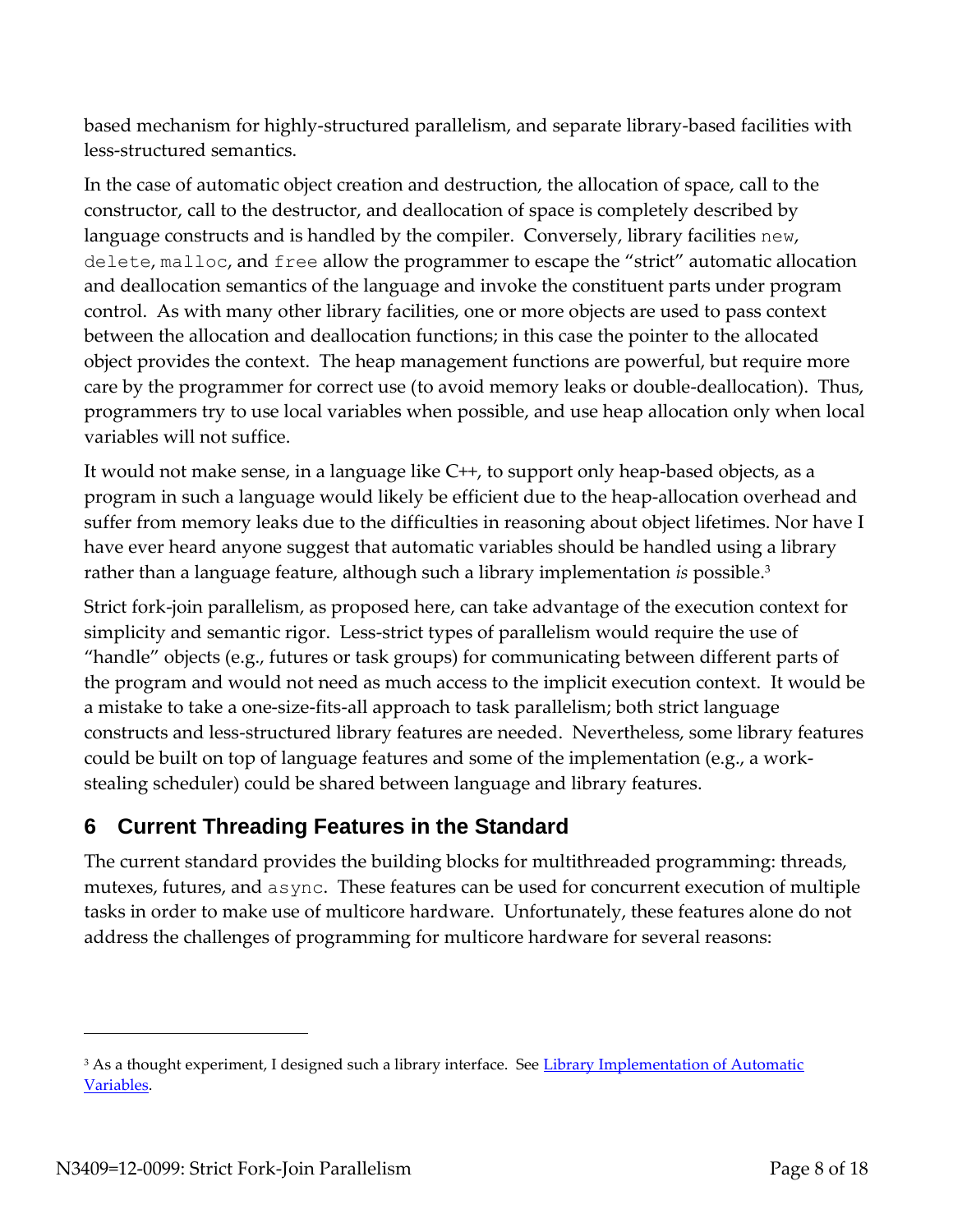- Thread creation and destruction is a relatively heavy-weight operation. The guarantees that the standard makes with respect to the lifetime of thread-local variables imposes some cost even on code that does not rely on those guarantees.
- Threads and mutexes are not composable: If a multithreaded application calls a multithreaded library, the result could be an explosion of threads (easily the square of the number of cores in the system). Since all threads are expected to make forward progress, this oversubscription can result in lost performance due to context switches, and in the worst case, exhaustion of system resources and a crash. Likewise, if a function exits while holding a mutex, then the caller must be aware of that side-effect, breaking modularity.
- The async and future features come closest to providing support for parallelism. Unfortunately, they also make guarantees that limit the efficiency of potential implementations. In addition, extensive use of futures has been shown to cause unbounded memory use in large-scale parallel programs. Finally, C++11 futures are syntactically clumsy in situations where conditional execution is involved; the simple tree walk example above becomes very messy when expressed with async and future, though some of these failings can probably be addressed.

The core problem with the existing facilities is that they are specified in terms of *threads* and are thus *processor centric* instead of *compute centric*; a programmer must indicate which operations are to occur on which thread instead of describing the computation as a whole. The interaction between threads (e.g., through synchronization constructs) is inherently nondeterministic. Reasoning about nondeterministic constructs is much more difficult than reasoning about deterministic constructs (how do you establish confidence in a program that executes differently every time it is run?). Furthermore, thread-based constructs are too coarse-grained for effective parallelization of many workloads; they do not work well for many small, irregular tasks and they do not scale well when a program written for one system is run on a system with many more cores.

The constructs proposed in this paper *encapsulate* nondeterminacy and hide thread interactions within the scheduler. In order to obtain scalability, the user should be able to express a large amount of parallelism however the runtime system needs the flexibility to use only the fraction of this available parallelism that matches system resources. For this reason, we must *not guarantee* that tasks actually run in parallel. When parallel execution is not mandatory and serialization has the same behavior as parallel execution, the system can automatically scale up or down the amount of actual parallelism used to match system resources. This scalable quality also supports composability, since parallel libraries can call other parallel libraries without fear of exhausting system resources.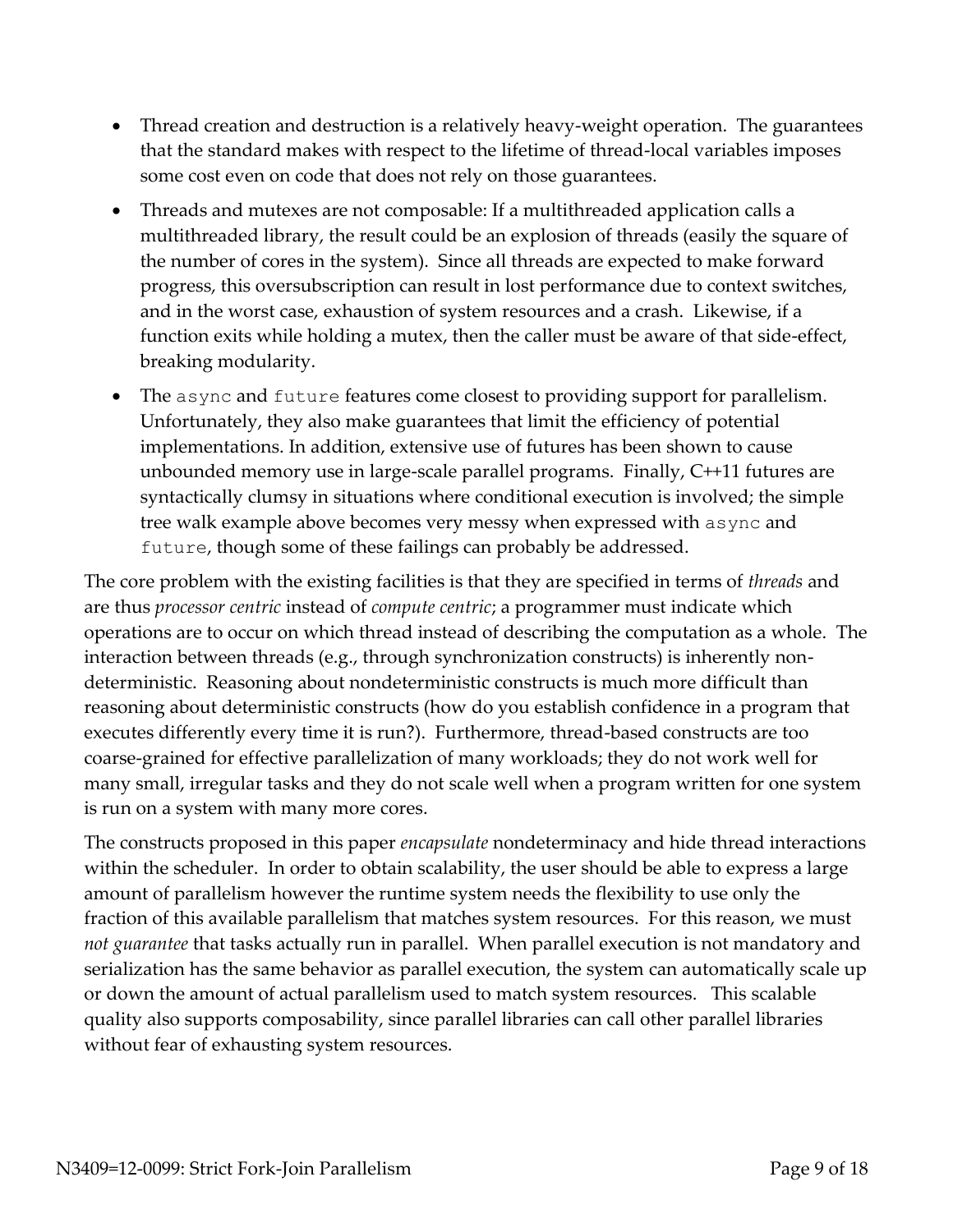# **7 Proposal**

What follows is a fairly detailed specification of the syntax and semantics of a fork-join parallelism feature for C++. Exact wording changes to the working paper are not being presented here, pending an expression of strong interest from the EWG as well as the needed bicycle-shed discussions on syntax.

### **7.1 Syntax Summary**

**Note**: the cilk spawn, cilk sync, and cilk for keywords below are for exposition only. The actual syntax will be determined by a later bicycle-shed discussion. The keywords could be replaced by attributes, operators, different keywords, or some combination of those.

```
spawning-expression:
      cilk_spawn function-or-functor ( expression-listopt )
sync-statement:
      cilk_sync ;
parallel-loop:
      cilk_for ( init-clauseopt ; condition-expr ; increment-expr ) statement
```
The expression following the cilk spawn keyword may be a normal function call, a memberfunction call, or the function-call (parentheses) operator of a function object (functor) or lambda expression. The function or functor following the cilk spawn is called the *spawned function* and the function that contains the cilk spawn expression is called the *spawning function*. Overloaded operators other than the parentheses operator may be spawned by using the function-call notation (e.g. cilk spawn operator+(arg1, arg2)). A spawning expression shall appear only within an expression statement or within the initializer clause in a simple declaration. There shall be no more than one cilk spawn within a full expression.

Note: The current implementations of cilk spawn in the Intel and gcc compilers limit cilk spawn to the following contexts:

- as the entire body of an expression statement OR
- as the entire right-hand size of an assignment expression that is the entire body of an expression statement OR
- as the entire *initializer-clause* in a simple declaration.

We know of no technical reason why the above restrictions need to exist, but there may be aesthetic reasons to maintain them.

The details of the parallel loop construct, which is built upon the basic functionality provided by the spawn and sync constructs using a scalable divide-and-conquer approach, are described in Robert Geva's paper, [N3418.](http://www.open-std.org/JTC1/SC22/WG21/docs/papers/2012/n3418.pdf) It is introduced here in order to make certain definitions simpler (see Task Block, below).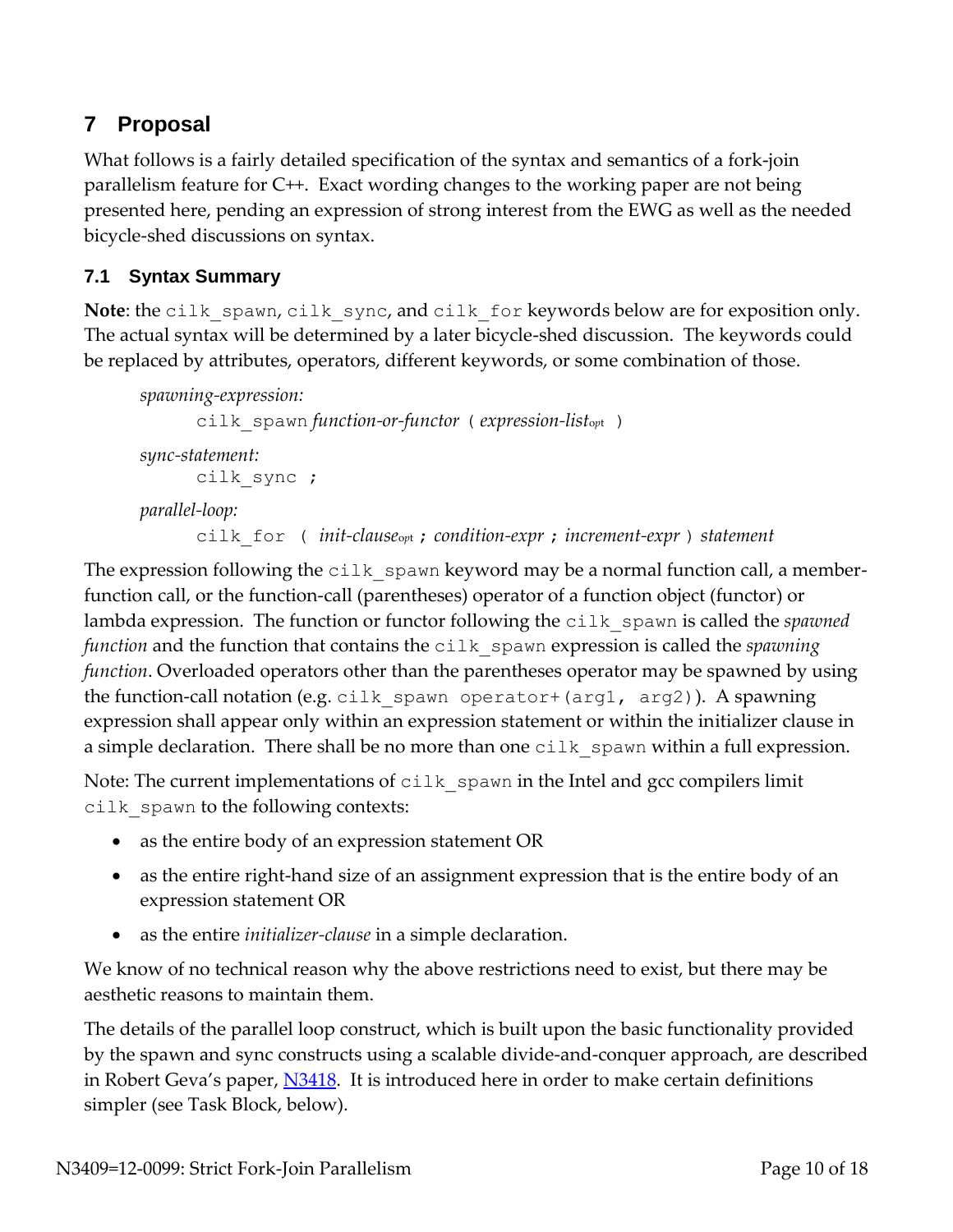### **7.2 Semantics**

#### 7.2.1 Serialization Rule

The behavior of a deterministic parallel program is defined in terms of its *serialization*, which is the same program but with cilk spawn and cilk sync removed and cilk for replaced by for.

The strands in an execution of a parallel program are ordered according to the order of execution of the equivalent code in the program's serialization. Given two strands, the *earlier* strand is defined as the strand that would execute first in the serial execution of the same program with the same inputs, even though the two strands are unordered in the actual parallel execution. Similarly, the terms *earlier, earliest*, *later*, and *latest* are used to designate strands according to their serial ordering. The terms *left*, *leftmost*, *right*, and *rightmost* are equivalent to *earlier*, *earliest*, *later*, and *latest*, respectively.

#### 7.2.2 Task Blocks

A *task block* is a region of the program subject to special rules. Task blocks may be nested. The body of a nested task block is not part of the outer task block. Task blocks never partially overlap. The following blocks are task blocks:

- the body of a function
- the body of a cilk for loop
- a try block

A task block does not complete until all of its children have completed. (See description of cilk sync, below, for details of task block exit). A cilk sync within a nested task block will synchronize with cilk spawn statements only within that task block, and not with cilk spawn statements in the surrounding task block. An attempt to enter or exit a task block via a goto statement is ill-formed. An attempt to exit the task block that comprises the body of a cilk for via break or return is ill-formed.

#### 7.2.3 cilk spawn

A cilk spawn expression invokes a function and suggests to the implementation that execution *may* proceed asynchronously while the spawned function executes. The call to the spawned function is called the *spawn point* and is the point at which a control flow fork is considered to have taken place. Any operations within the spawning expression that are not required by the C++ standard to be sequenced after the spawn point shall be executed before the spawn point. Specifically, the arguments to the spawned function are evaluated before the spawn point.

The strand that begins at the statement immediately following the spawning statement (in execution order) is called the *continuation* of the spawn. The scheduler may execute the child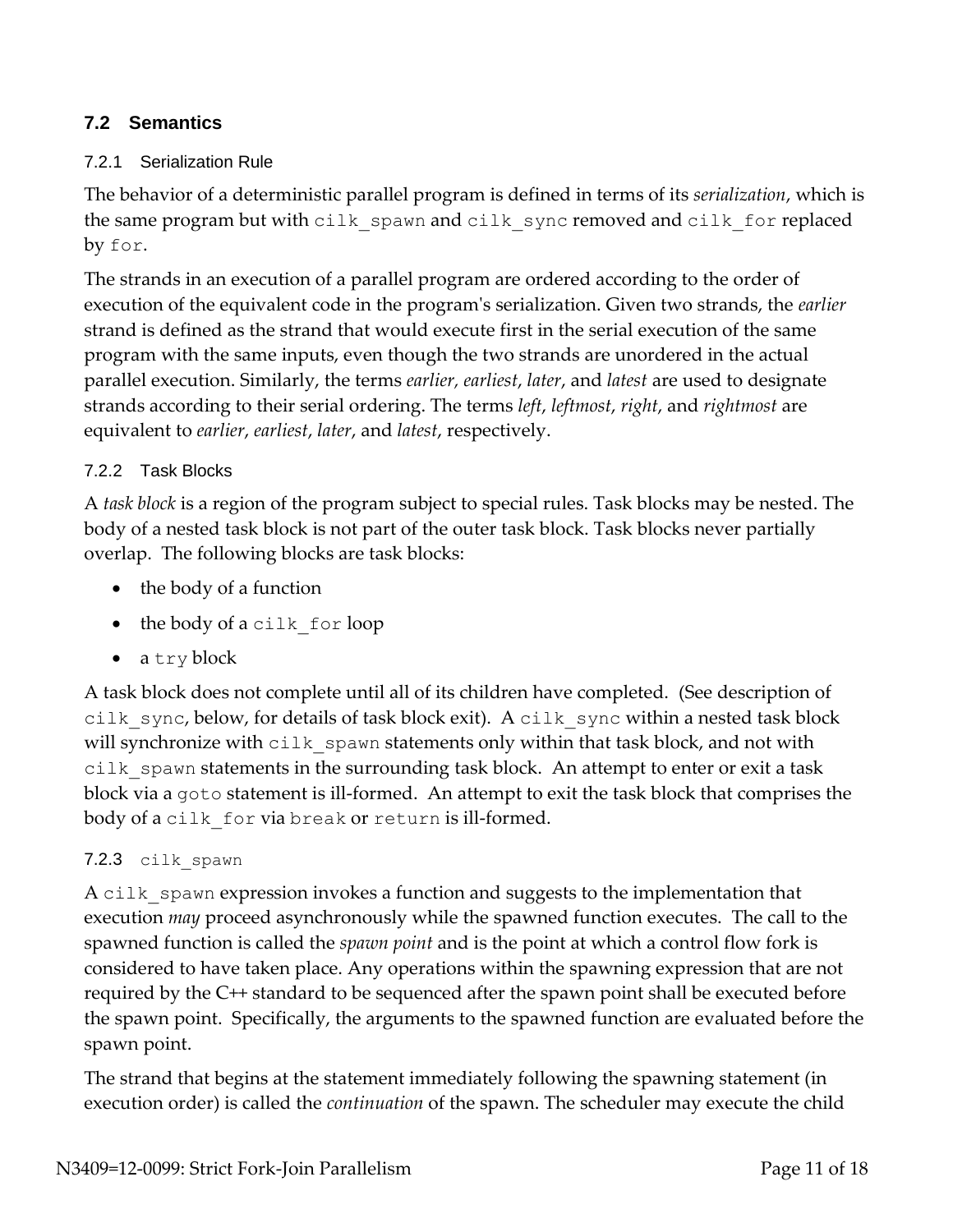and the continuation in parallel. A consequence of parallel execution is that the program may exhibit undefined behavior (as a result of data races) not present in the serialization.

The sequence of operations within the spawning statement that are sequenced after the spawn point comprise the *child* of the spawn. Specifically, the destructor for any temporary variables that comprise arguments to the spawned function are invoked in the child. This last point is critical, as it keeps temporaries around long enough to be passed by const reference without special handling by the user. The same semantic is not obtainable using a library syntax.

#### 7.2.4 cilk\_sync

A cilk sync statement indicates that all children of the current task block must finish executing before execution may continue within the task block. The new strand coming out of the  $cilk$  sync is not running in parallel with any child strands, but may still be running in parallel with parent and sibling strands. If a task block has no children at the time of a cilk sync, then the cilk sync has no observable effect. The compiler may elide a cilk sync if it can statically determine that the cilk sync will have no observable effect.

On exit from a task block, including abnormal exit due to an exception, destructors for automatic objects with scope ending at the end of the task block are invoked as usual, but the block does not complete until all of its children are complete. In effect, there is a  $\text{crit }$  sync as part of the tear down of the task block frame.

A consequence of the semantics described above is that the return value of a function may be initialized and the destructors of block-scoped variables may be invoked while children of the task block are still running.

Some people have argued that it would be better if there were an automatic  $\text{crit}$  sync before destructors were invoked (and possibly before the return value is initialized). Some advantages and disadvantage of the invoking destructors before waiting for child tasks (as described above and implemented in the Intel and gcc compilers) are:

- **Advantage:** If a child and parent try to acquire the same lock using (separate) lock guards, then a cilk sync occurring while the parent is holding the lock can result in deadlock because the child would never succeed at acquiring the lock and the parent will never reach the point (after the  $cilk$  sync) where it would release the lock. Invoking the lock quard destructor without waiting for the child prevents such a deadlock.
- **Disadvantage:** Our definition of strict fork-join parallelism with a cactus stack ensures that function-scoped variables in the parent are alive within the child *except* that the current semantics allows those variables' destructors to be invoked while the child is still running (possibly causing a data race). Adding an implicit  $\text{crit } s$  ync before the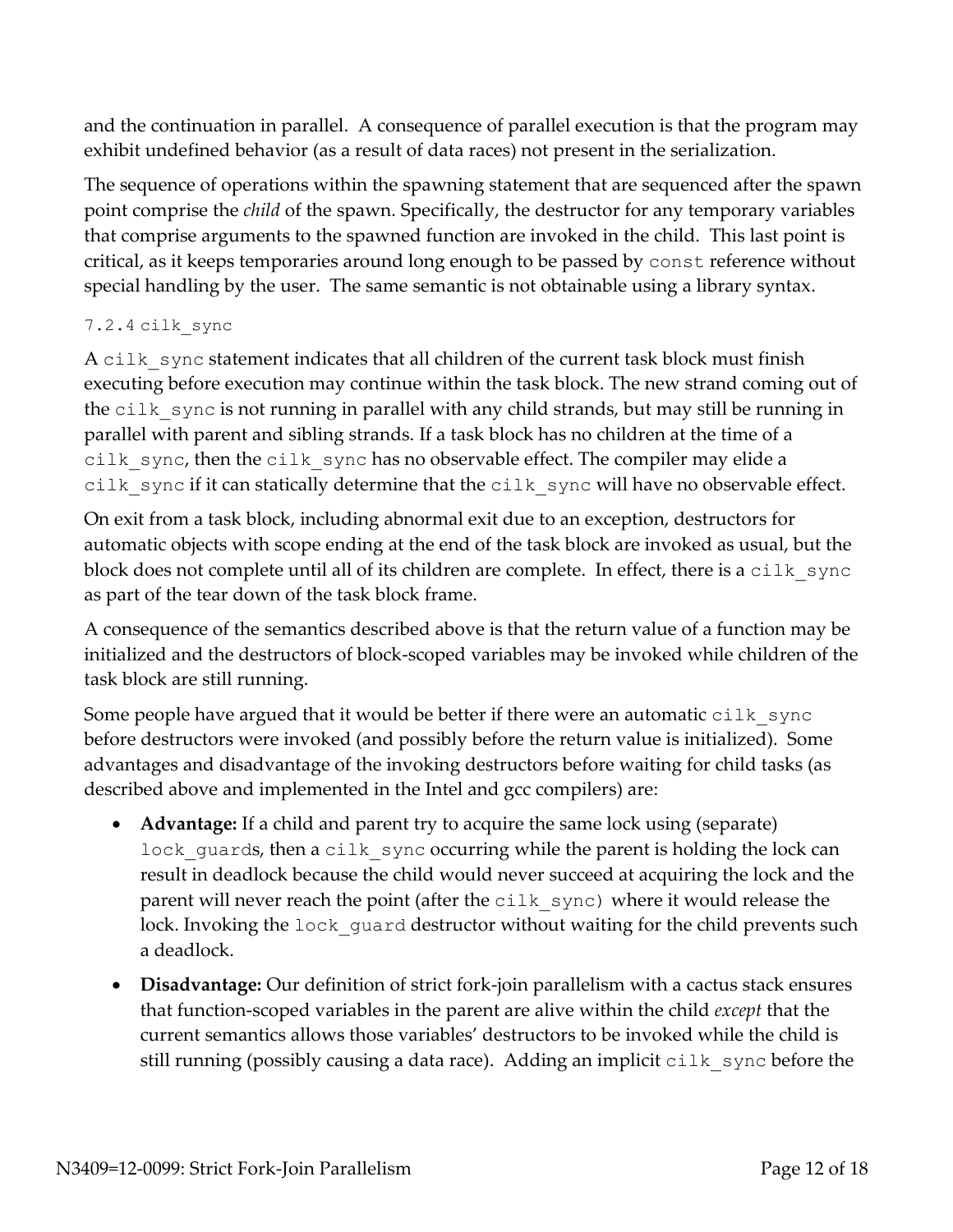destructors would ensure that the child completes before those variables go out of scope, strengthening the model of strict function nesting.

• Disadvantage: It is hard to explain why it is sometimes necessary to put a cilk sync at the end of a function even though most of the time it has no observable effect. We would prefer to avoid this sort of difficult-to-explain subtlety.

I welcome reasonable debate about adding an implicit  $\text{crit } s$  ync before destructors are invoked would be welcome, but the outcome will have only a modest effect on the useability of the constructs proposed here. Work-arounds exist to compensate for the disadvantages of either outcome: A user concerned about destructors racing with children can add an explicit cilk sync at the end of the function; conversely, if an implicit cilk sync were added before the destructors, a user could force destructors to run sooner by creating a nested block containing the variables at issue (as is already a common idiom with lock\_guard variables anyway).

#### 7.2.5 Exceptions

There is an implicit cilk sync before a throw, after the exception object is constructed.

If an exception escapes a spawned function, it is nondeterministic whether the continuation of the caller runs. If it *does* run, then it is not aborted; it runs until the cilk sync. Exceptions do not introduce asynchronous termination into the language.

The catch clause of a try block does not execute until all children of the try block have completed.

If multiple spawned functions throw exceptions within a single try block, the earliest one according to the serialization is propagated. If a spawned child function and the parent continuation both throw exceptions, the child's exception is propagated. Discarded exceptions are destroyed.

Exception handling can introduce nondeterminacy into otherwise deterministic parallel programs. The rules described here allow the exception handling in parallel code to most closely resemble the serialization, at the cost of potentially discarding some exceptions. It would be possible, using exception pointers, to keep all of the exceptions somehow, but it is probably not worth it. We have not seen a use case where the use of exceptions was so intricate as to warrant adding such additional levels of complexity.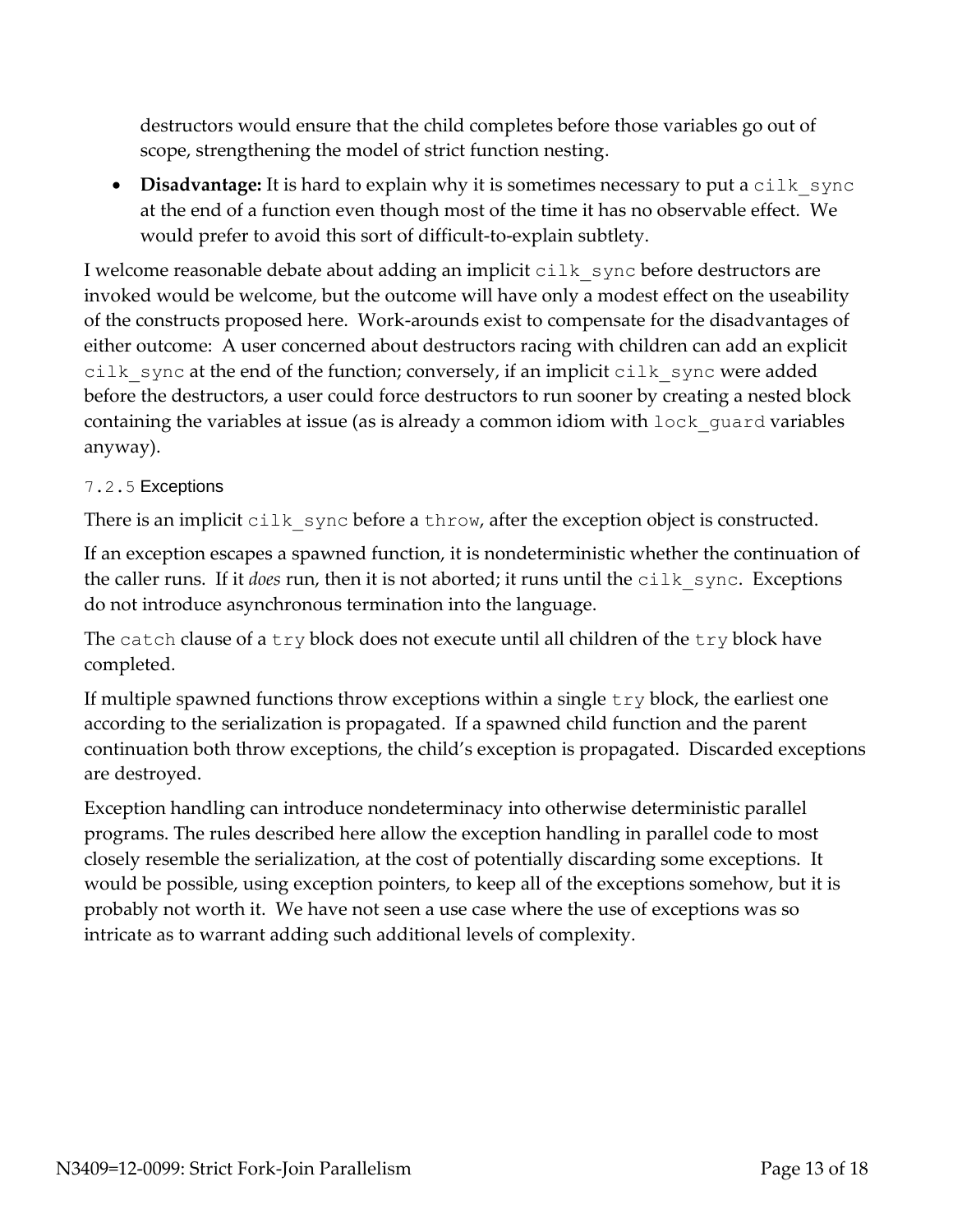## **8 Known Issues**

### **8.1 Implementation Background**

#### 8.1.1 Work Stealing

All implementations of the constructs described in this paper, and all expected implementations, use a work-stealing scheduler. A work-stealing scheduler uses a pool of *worker* threads, typically one per available CPU core. Each idle worker polls the other workers, typically at random, to see if there is any asynchronous work to be done. If so, it "steals" the work from the other worker and begins executing it. Among other advantages, this strategy means that the cost of load balancing is borne by workers that would otherwise be idle.

It is important to note that a worker may or may not be implemented using the same underlying OS mechanism as std::thread. We should avoid conflating std::thread with workers, as tying them too closely will limit implementation options, especially on novel hardware, and could cause confusion (both for the standards committee and for the end user) that could lead to bad design decisions.

#### 8.1.2 Child Stealing vs. Parent Stealing Implementations

On execution of a cilk spawn, the program can either queue the child function and begin executing the continuation, or it can queue the continuation and begin executing the child function. The first approach is called *child stealing* because an idle worker (the *thief)* will pull the child off the queue and execute it. The second approach is called *parent stealing* because the thief will pull the parent continuation off the queue and execute it. Parent stealing has proven bounds on stack usage whereas child stealing has no such bounds and implementations sometimes limit parallelism when stack space becomes tight. Parent stealing is the only approach that has well-defined serial semantics (i.e., single-worker execution matches the serialization). All modern implementations of languages derived from Cilk use parent stealing. TBB and PPL use child stealing.

#### 8.1.3 Stalling vs. Non-stalling implementations

Another variation among implementations is whether a worker stalls at a sync point. There are two choices: A stalling implementation is one where a specific worker waits until all children are complete, then continues after the sync point. If the computation is unbalanced, then parallelism is lost while the worker waits. A non-stalling implementation does not designate a specific worker to continue after the sync. Whichever worker reaches the sync point last continues after the sync. The remaining workers are free to steal other work. Although most parent-stealing implementations are non-stalling and most child-stealing implementations are stalling, the two factors can be separated.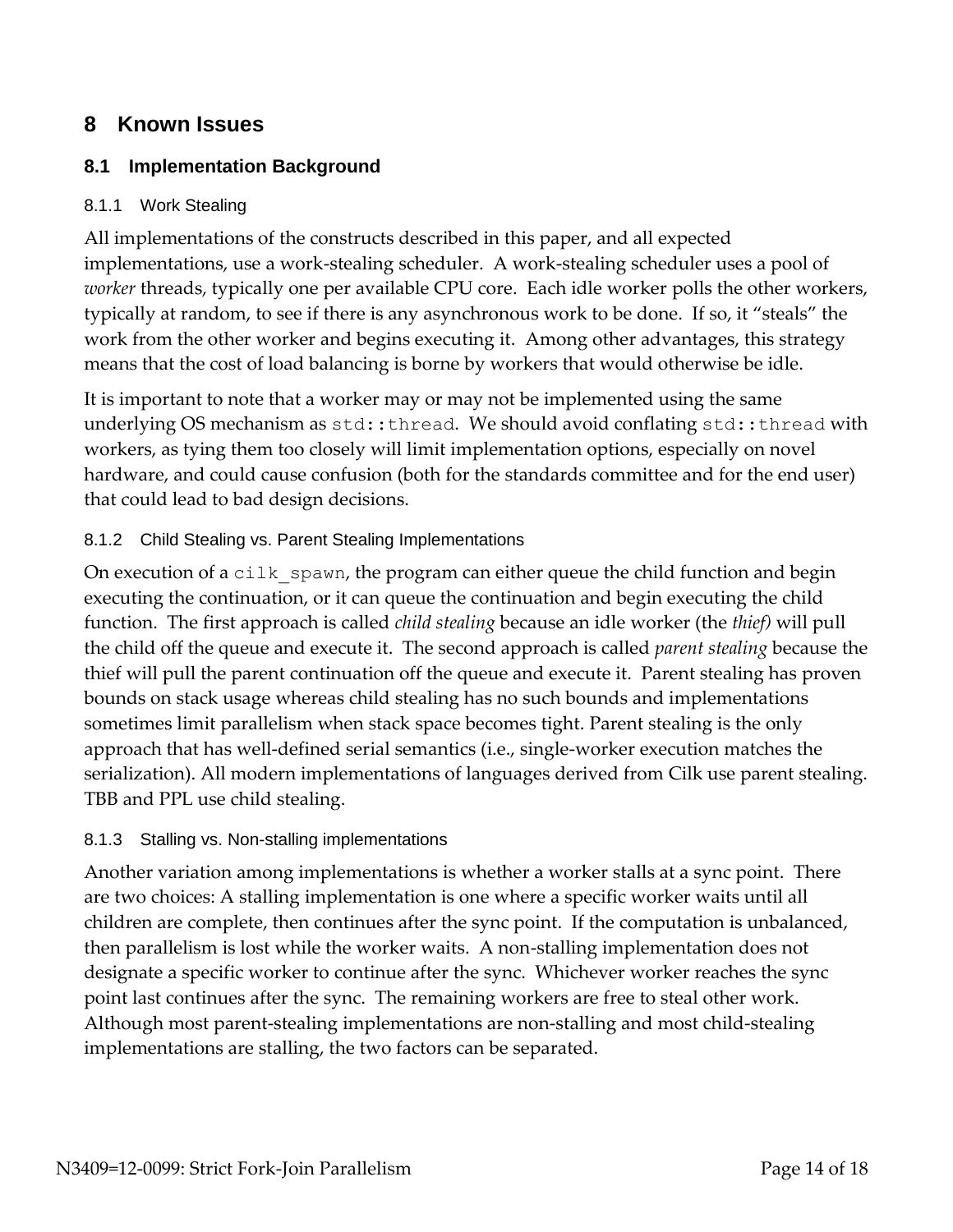### **8.2 Thread Identity in Non-stalling Implementations**

One potential problem with non-stalling work-stealing implementations is that the worker that continues after a cilk sync is non-deterministic. This means that a function can return on a different (OS) thread than it was called on. A caller that is not expecting this change of thread could make incorrect assumptions about thread-local storage (TLS) and thread IDs.

Another problem with functions returning on a different thread is that the current definition of mutexes is bound to threads rather than to tasks. As a result, a mutex acquired before a cilk spawn may not be able to be released after the cilk sync if the thread has changed in-between.

#### 8.2.1 Mutexes

Mutexes exist to handle interactions between threads and are a form of nondeterministic programming. Parallelism, by contrast, is generally about splitting up work such that mutual exclusion is unnecessary. When mutexes *are* needed in parallel code, their use needs to be disciplined so that the code does not become serialized. This usually means acquiring mutexes over very short regions of code with no parallel control. Thus, concerns about the behavior of mutexes across cilk spawn and cilk sync invocations should be considered a minor issue when measured against the essential qualities of performance, composability, and serial semantics.

#### 8.2.2 TLS

Thread local storage is basically another form of global storage. Its use should be limited to carefully-considered situations where the nondeterminism introduced by their use can be hidden or managed. Reaching for TLS in a parallel-programming environment is nearly useless, since, regardless of the work-stealing implementation, one can rarely depend on TLS being stable across a parallel-control construct (e.g., a cilk spawn or cilk sync). About the only reliable use of TLS in a parallel context is for per-thread caches and memory pools, where correctness does not depend on knowing what thread is doing the work. Thus, we should minimize the impact of TLS on our decision-making when designing a parallel programming system for C++, especially if making TLS behave "well" would compromise parallel performance. The sooner we wean users off of TLS, the better. C++ will not become the parallel programming language of choice if we limit the ability of implementations to use the most efficient schedulers. For more information you can view **my presentation** for the parallelism study group, May 7-9, 2012 in Bellevue, WA. Hyperobjects, especially holders (see Future Directions, below) can be used to encapsulate TLS in a composable way.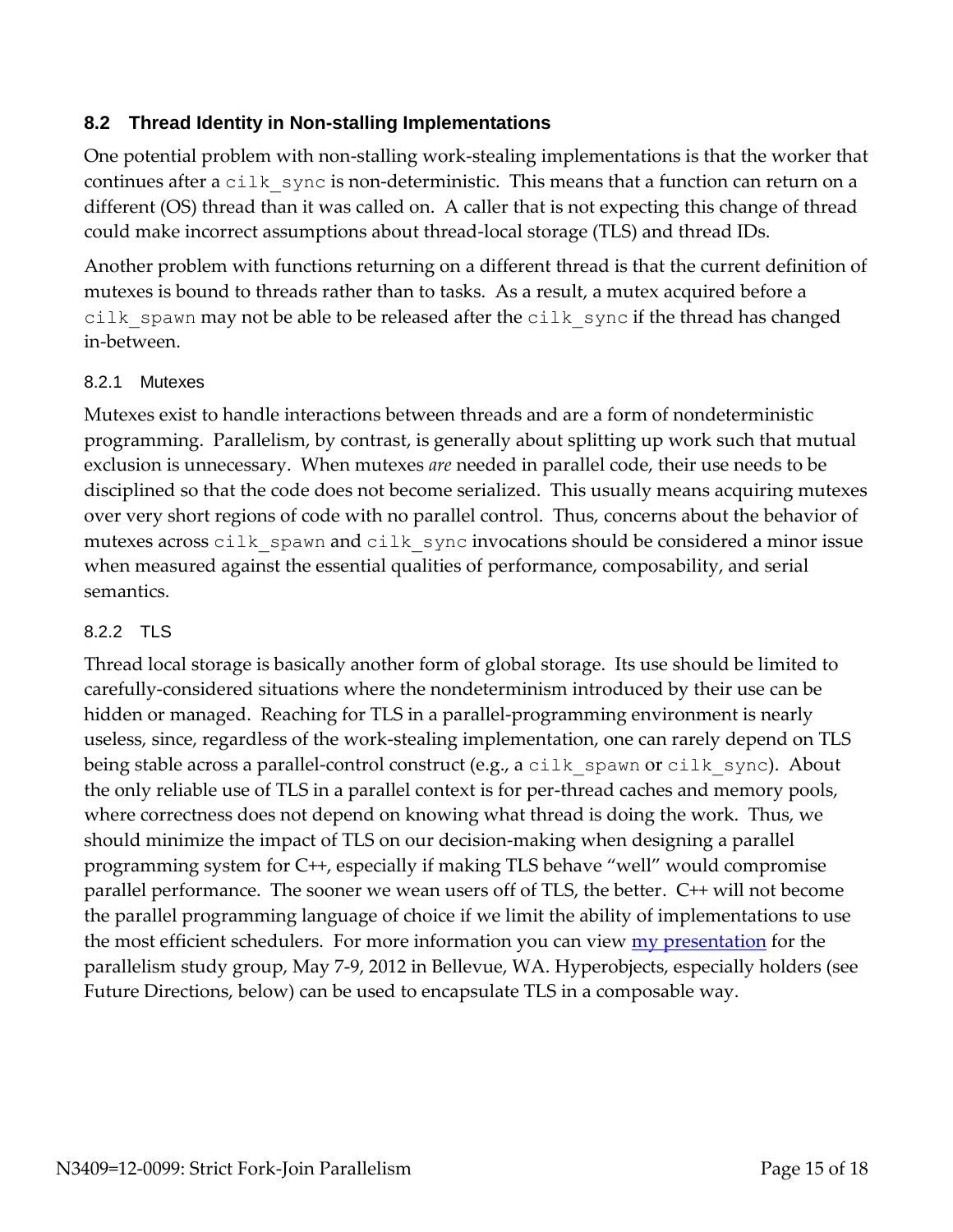## **9 Related Proposals**

[N3418:](http://www.open-std.org/JTC1/SC22/WG21/docs/papers/2012/n3418.pdf) Vector and Parallel loops. This paper contains a more detailed description of the cilk\_for loop as well as additional constructs to allow a program to take full advantage of the vector units within a single CPU core.

[N3425:](http://www.open-std.org/JTC1/SC22/WG21/docs/papers/2012/n3425.pdf) Thread-safe Containers. This document describes containers that can be used effectively in parallel and multithreaded programs.

# **10 Future Directions**

If the EWG is interested in moving forward with the ideas in this proposal, then some future proposals will build on the concepts:

 **Hyperobjects**: These are special variables implemented using a class library that present a different "view" to each strand executing in parallel. Using views, parallel tasks can update the same hyperobject without causing a data race and without acquiring locks. A type of hyperobject called a *holder* can be used as a composable replacement for TLS. The most common type of hyperobject is a *reducer*, which automatically combines the different views using an associative (but not necessarily commutative) operation to produce a deterministic result. For example, the following serial code performs a post-order walk over a binary tree and builds a list of all nodes for which condition(value) returns true:

```
std::list<Node*> matches;
void walk_tree(Node* n)
{
    if (n->left) walk tree(n->left);
   if (n->right) walk tree(n->right);
     if (condition(n->value))
       matches.push back(n);
}
int main()
{
    extern Node* root;
   tree walk(root);
}
```
The following parallel code generates the identical list (in the same order!) with minimal restructuring: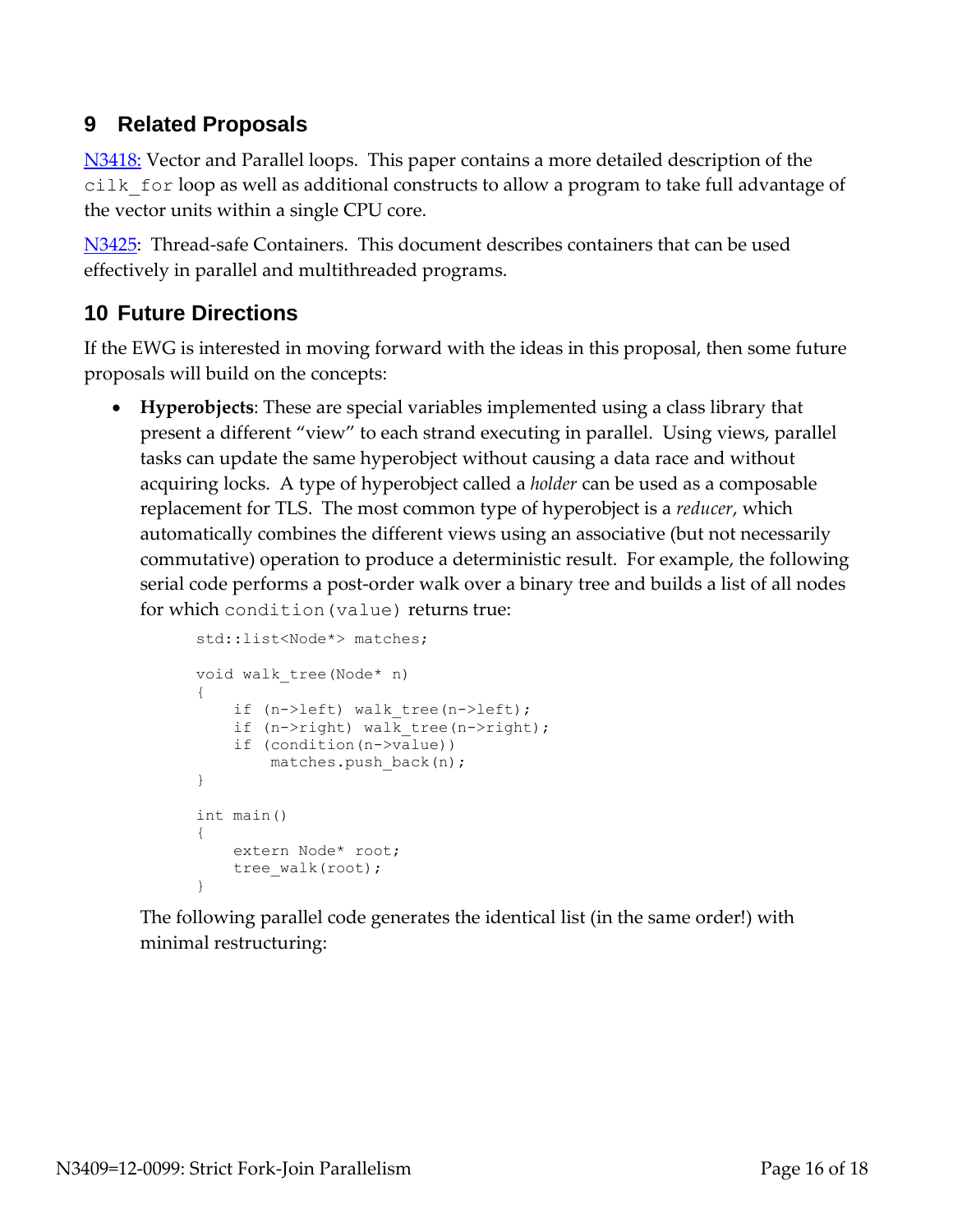```
std::list<Node*> matches;
reducer<list_append<Node*> > matches_r;
void walk_tree(Node* n)
{
    if (n->left) cilk spawn walk tree(n->left);
   if (n->right) cilk spawn walk tree(n->right);
     if (condition(n->value))
        matches_r->push_back(n);
}
int main()
{
    extern Node* root;
     matches_r.move_in(matches);
   tree walk(root);
    matches_r.move_out(matches);
}
```
Hyperobjects have been implemented in the Intel® Cilk™ Plus open-source runtime library. Their performance is comparable to PPL's combinable facility, but with the additional benefit of permitting reductions on operations that are not commutative.

- **Library API for controlling the scheduler**: Users will want the ability to get and set the number of workers in the scheduler's thread pool, as well as get the ID of the current worker.
- **Pedigrees**: Although the scheduler introduces non-determinacy into a parallel program, every part of that execution can be given a deterministic identification string. The Intel compiler and runtime library maintain this string, which we call the *pedigree* and use it for such purposes and deterministic parallel random number generation and deterministic replay of parallel programs.
- **Parallel algorithms**: The constructs proposed in this paper can be used for parallel sort, parallel find, and other parallel algorithms.
- **Other parallelism constructs:** In addition to language constructs for strict fork-join parallelism, there is plenty of room for library facilities to provide less structured parallelism such as task groups, pipelines, graphs, and distributed multiprocessing. Some of these libraries could be built on top of the constructs described in this paper.

## **11 Implementation experience**

- Cilk, a version of  $C$  with spawn and sync constructs essentially the same as this proposal, was implemented more than 15 years ago. It has been the subject of active evolution and has benefitted from extensive user experience.
- Implemented at MIT, Cilk Arts, Intel, and in gcc.
- There have been at least 3 different implementations of a cactus stack: